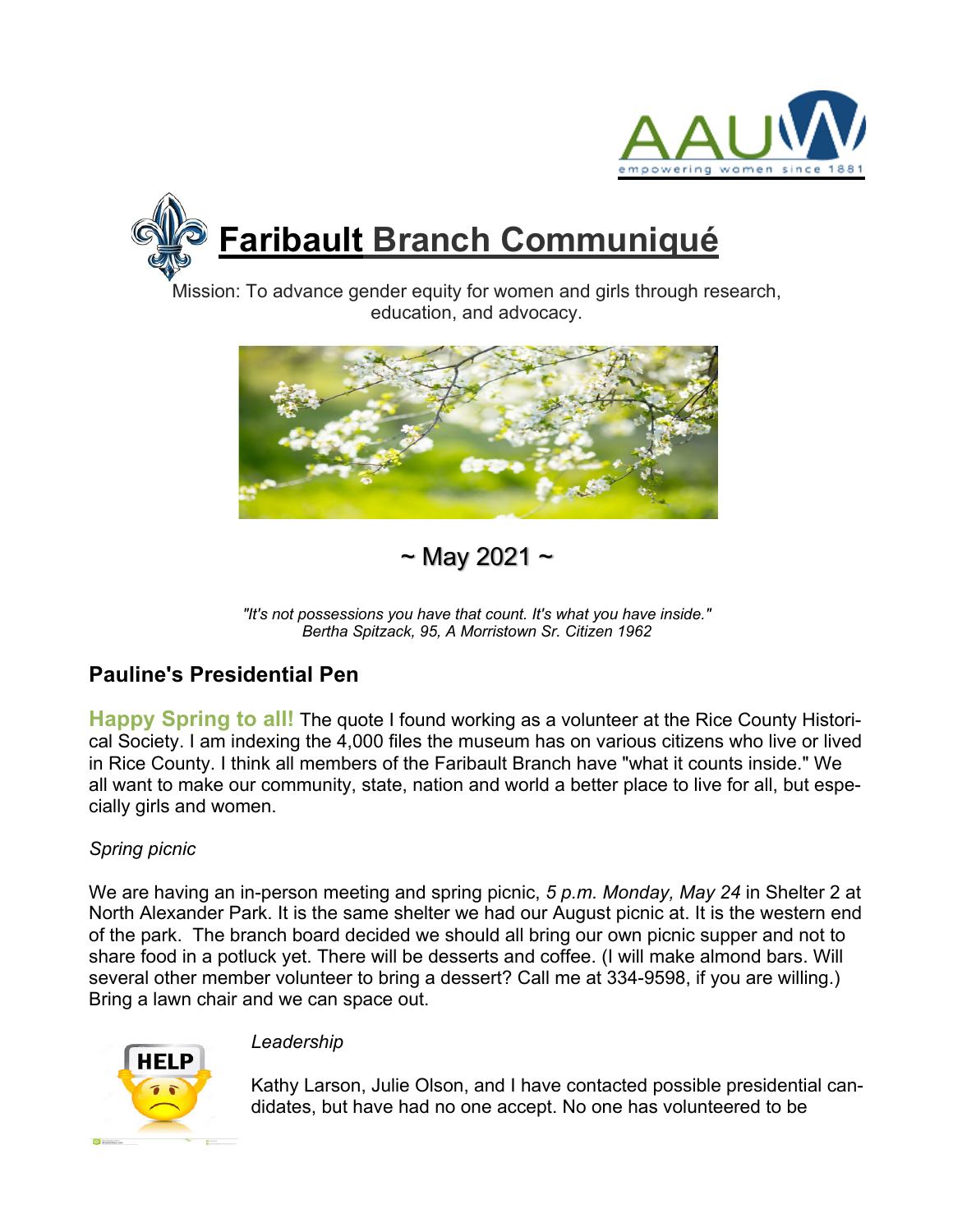secretary. The secretary could be a volunteer from among board members to serve as secretary at monthly meetings.

We do need a leader or co-leaders. Faribault AAUW members have always stepped up to help out with projects, which makes the job of being president a joy. We need someone to step up to be our leader.

A big thanks to Karen Rasmussen for tuning into the May 1 MN State AAUW Annual meeting. I, as president of Gardeners Reaching Out with Service (GROWS), was in Central Park that day for Faribault's annual Arbor Day celebration which GROWS coordinates with the city Tree Committee. GROWS collected \$1,200 for trees to honor Rueben Tangren, long-time treasurer of GROWS and tree committee member, who passed away in March. We were able to have four trees planted in Central Park with the money and presented a check to the city that morning. We also watched as members of Rueben's family planted a Japanese lilac tree, the last of the trees to be planted.

I really do hope someone steps up to be president of the branch. I would like to see the Faribault branch celebrate its 100th anniversary in 2025. My two-year term is over, and I will not be president again, having done two years as president alone in the late 1990s, and two years as co-president a number of years later.

Having read Karen's summary of the annual meeting, I thank her very much for sending it to branch members. I hope there is a member enthusiastic about the new AAUW, who will lead our branch.

Please consider being a presidential co-chair. Thank you all for supporting AAUW.

**Pauline** \*\*\*\*\*\*\*\*\*\*\*\*\*\*\*\*\*\*\*\*

> Take-Aways from MN State Convention by Zoom on 5/1/21 10 am – 12:30 pm

> > By Karen Rasmussen

- 69 members participated from 23 branches out of the total of 28 branches.
- Voting for Candidates and Resolutions was done online by midnight April 15<sup>th</sup> by 24 branches with 99 members voting. All candidates were elected, and all resolutions passed.
- Jan Carey will be the new President on 7/1/221.
- Biggest by-law change was replacing the word "Convention" 59 times to "Meeting" in order to provide for meetings held either in person or electronically.
- The C/U (College/University) Rep is not functioning. The Board to solicit a C/U Rep to the Board.
- The national ballot item to remove eligibility requirement to not require a degree or certificate for membership has unanimous board approval.
	- Dues members pay is only 15-20% of the Association budget.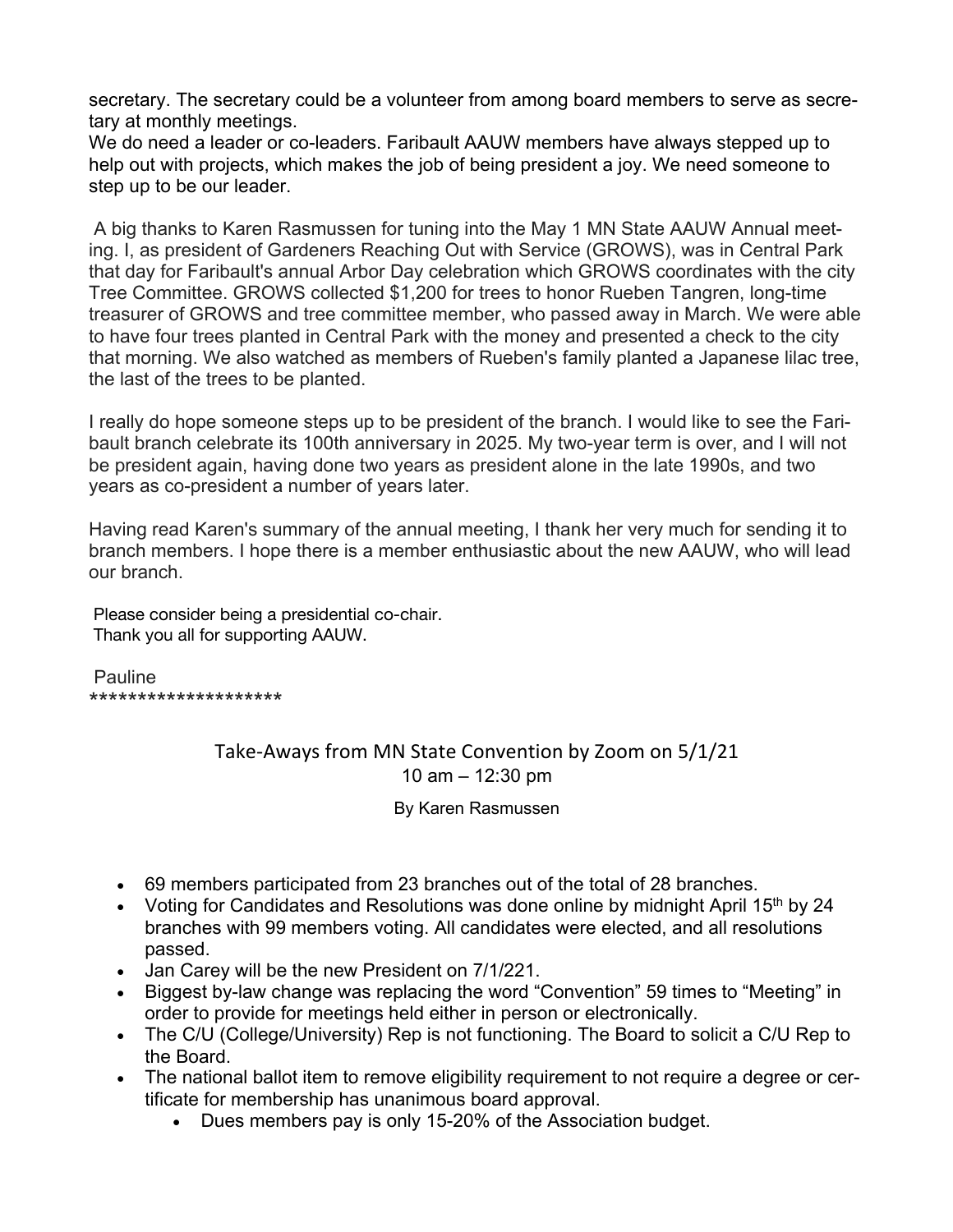- The 19<sup>th</sup> Amendment giving women the right to vote was to give equity to all. If we require something for membership that not everybody has, we are not equitable as we discriminate against those who haven't the time and/or money to attend college.
- We do receive major financial contributions from corporations and foundations, but not from all. Many potential contributors will not support us because we aren't equitable in our membership.
- We accept members globally and both men and women, so we aren't strictly American nor are we all Women. So, our name doesn't fit who we are, and our mission statement isn't practicing what we preach, which is equity for all. Need to include transgender, non-binary, all genders
- A=America (not, international), A=Association (not, only 1/5 of the Association are dues-paying members) U=University (not, changed in 2005) W=Women (not, men are welcome, not just binary women)
- AAUW is turning 140 and Kim Churches, CEO of AAUW, has as her theme "Embodying Equity." What will we be like at 150?
- As of 12/31/2020, 30,000 were reached by webinars, by 4/30/2021, 40,000 have been reached.
- \$4.8 million was awarded for the 2020-2021 academic year to over 200 recipients with a goal of advancing educational opportunities.
- 62,400 letters were sent to elected officials urging COVID relief for women.
- 1 million more women than men have lost jobs just since Jan. 1, 2021.
- With the 117<sup>th</sup> Congress, so far, the Paycheck Fairness Act has passed the House and has been sent to the Senate. They would like to have our cell #s and emails to be able to send messages on our smartphones to keep up on this info.
- What's on the Equity Wish List? COVID Relief, Women's Economic Security, Pay Equity, Minimum Wage, Paid Family & Medical Leave, Flexible Schedules, Childcare Access, Workplace Harassment, Educational Equity (STEM, Title IX, Student Loan Debt)
- The Member Service Database is being re-evaluated this summer.
- Need to evolve to thrive...we are unique with the breadth and depth of our research, policy, and advocacy.
- There has been a 37% increase in the cost of tuition.
- How diverse is MN AAUW? Average is 73 years old and white.
- More people of color are on the national board than white.
- What to do to bring in new members:
	- Be much more inclusive, have an equity network as they want to be with their peers; ask questions, listen to black and brown women
	- Meet where they are to meet 20–40-year old's
- The 2022 State Meeting (previously known as Convention) to be held in St. Cloud as it celebrates its 100<sup>th</sup> Birthday. Dates are set for April 29<sup>th</sup> and 30<sup>th</sup>.
- Strongly encouraged us to donate money in lieu of having to pay mileage, hotel rooms, meals, registration fees, souvenirs, etc. How about it? Are we going to? (This was repeated more than once.) So, are we going to kick in some more?

\*\*\*\*\*\*\*\*\*\*\*\*\*\*\*\*\*\*\*\*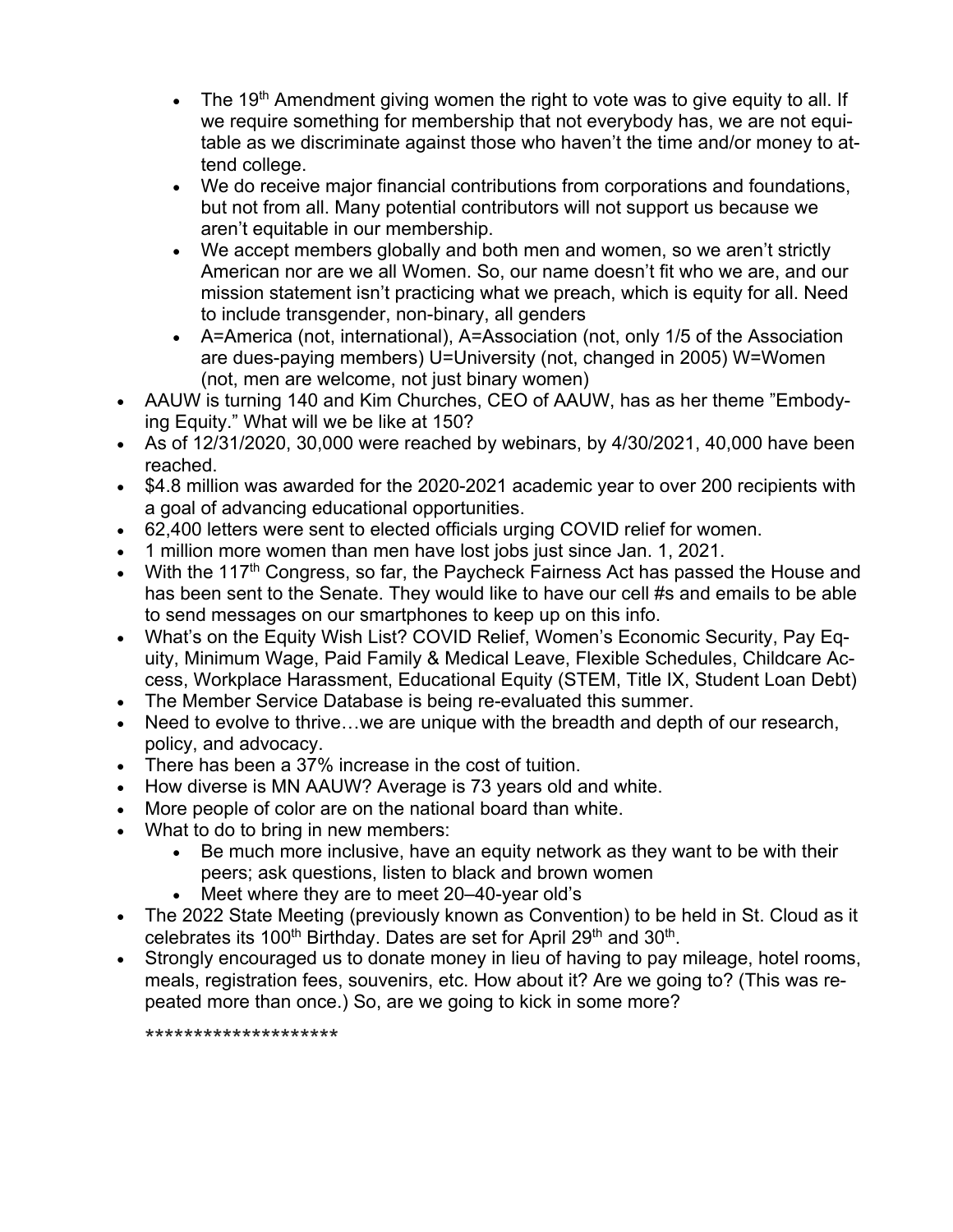From member Joan Koonman

## **Subject: Dear Fellow Members of AAUW,**

For over 60 years I have been a proud member of AAUW, The American Association of University Women. I am a paid Life Member and an Honorary Life Member. I belong to the Faribault, Mn and LaCrosse, WI Branches. I have been a branch president, held various board positions, served on the MN AAUW State Board for 6 years and have attended 23 State conventions, including a virtual one this year. I have also attended 4 Association Conventions. In 1981, I was part of the branch members from MN and IA that bused from MN to Boston to celebrate the 100<sup>th</sup> anniversary of AAUW, The American Association of University Women.

Now, 40 years later, we are being asked to vote on a proposal that will change the whole intent of the Founding women and the one requirement that makes us a unique organization: A Degree! This is a slap in the face to the Founders and to all those who came after them! Are we so desperate for members that the doorway to membership is being opened to everyone? What has happened to setting goals for achieving membership and to the right to require standards for admission? By removing the Degree Requirement, you are gutting the core purpose of the Association and it would be hypocritical to continue using the name AAUW. It would no longer be The American Association of University Women but become AAA, The American Association of Anybody!

In these days when institutions of higher learning are graduating a record number of women in fields previously male-dominated, where are the female engineers, the computer experts, the IT programmers, the AI designers, etc.??? They are not AAUW members because they, like most graduates, have not heard of AAUW. These are the people that we should be focusing on for members!

When I graduated, in 1952, 2 members of a Detroit branch of AAUW addressed a senior assembly to talk about AAUW, its mission and its value to women. 5 years later, after moving to LaCrosse, WI I saw a newspaper article about the AAUW branch Fall meeting. I remembered the assembly in Detroit and wanted to learn more about AAUW. I attended and I joined. After all these years I have never met another member who learned about AAUW because a local branch addressed the graduates. WHY NOT!!!

Many branches have local recognition because of community activities such as Art Fairs, Candidate Forums, Book Sales etc. One year I worked at the Faribault, MN Branch's annual AAUW Book Sale and heard a woman ask her teenage son "what does AAUW stand for?" He responded, "I think it's some kind of an athletic group, probably wrestling." It's not enough to say AAUW. To get name recognition we need to add, proudly, in announcement's and publicity releases,

#### *AAUW*

#### *The American Association of University Women.*

And we need name recognition! Every branch should have a publicity chair, be it a new position or the task of newsletter editor, membership or other member to publish monthly meetings, speakers, activities and contact information, even for Zoom meetings. Use those smart phone cameras for publicity not just for selfies. Look at your newspaper and see how other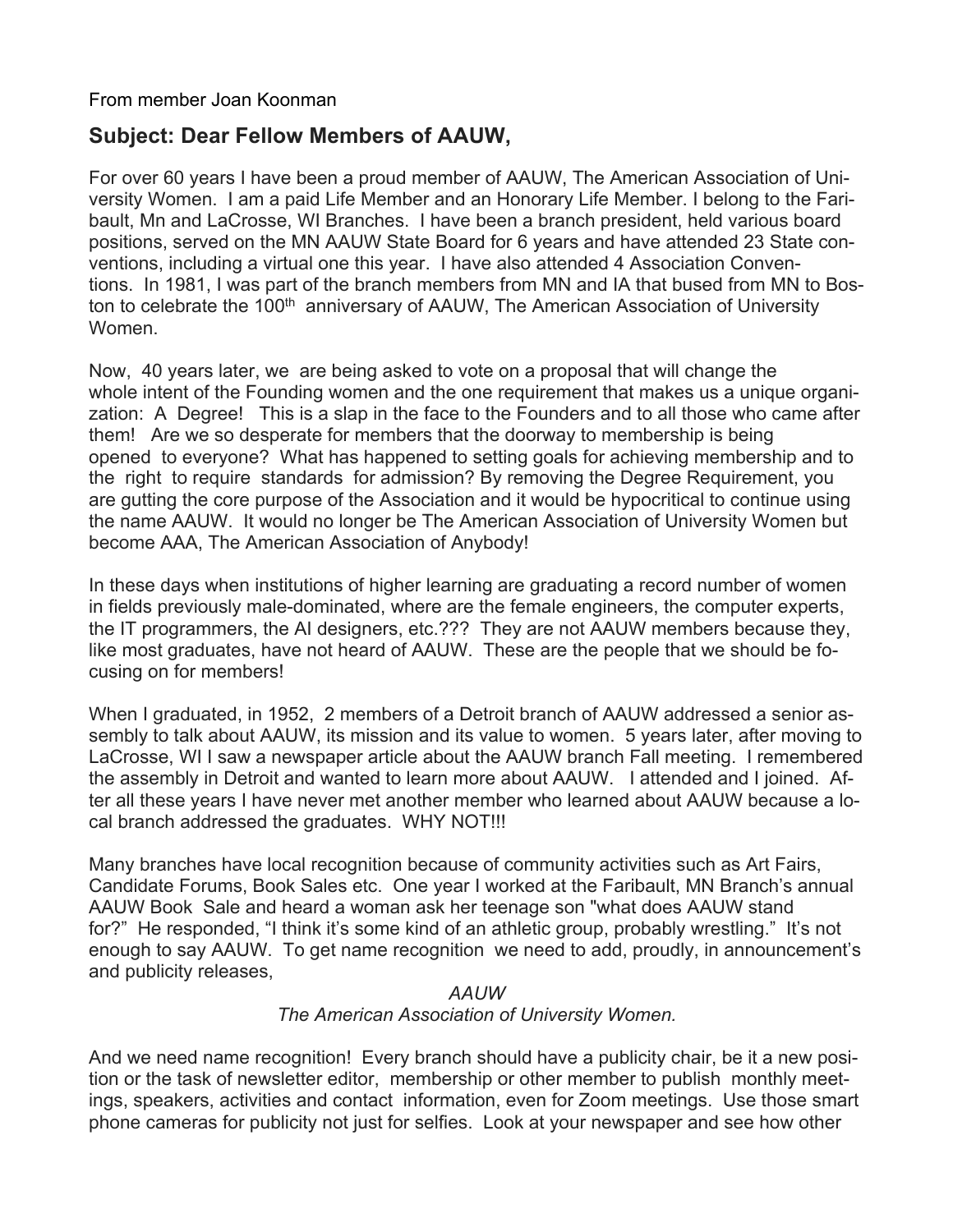organizations are using publicity. Photos of new officers, scholarship winners, convention attendees, all are good opportunities to include contact information about membership.

If there is a university. college (community or tech) near your branch learn how you can meet with the graduates and distribute AAUW information about membership, scholarships and fellowships. Meet the guidance counselors, the alumnae officers, the bookstore personnel, etc. Have plenty of AAUW brochures and contact information available to distribute to graduates.

Summer provides a great time to plan a Fall membership campaign. When your branch has finalized Its program and speakers schedule, print it (along with contact info) on free bookmarks to be distributed at your local libraries. Scan your newspaper for articles about new businesses, new employees, new teachers and new retirees.

Don't remove the Degree requirement! Instead, let's seek those qualified for membership. Being a member of AAUW, The American Association of University Women is a goal to be earned, just as a degree is earned. Just as it was when founded 140 years ago.

Sincerely, Joan C. Koonmen \* \* \* \* \* \* \* \* \*

### **Membership Memos for May:**

Our May AAUW Faribault Meeting and outdoor gathering will be a wonderful opportunity to see and visit with everyone after such a long time of being isolated because of the pandemic !!! Remember to invite any interested new members, too. **We only need 3 more new members to reach our goal of 50 members.**

Please remember that our dues will go up a bit (\$3.00) because of rising costs**.** Dues for a new member or ( a returning member that hasn't joined in 2 years) **is \$50.00.**

Dues for renewing your AAUW membership is **\$81.00** this year. **That's only \$6.75 a month!** WOW!! It's a worthwhile bargain for all the great work that's being accomplished to promote our mission "to advance equity for women and girls through research, education, and advocacy." Think of all the scholarships our A.A.U.W. Branch has awarded for many years in our Faribault community! That's just one of our accomplishments.

It'll be great to see all our Faribault A.A.U.W. members at our May Meeting **.**



For any information about membership please contact Membership Vice-Presidents:

Kathy Larson kathyhilgerslarson@gmail.com 332-2525

Kathryn Spedulda kspedulda@yahoo.com 1-507-330-3941

**Thank you for your continued support.** Submitted by Kathy Larson \* \* \* \* \* \* \* \* \*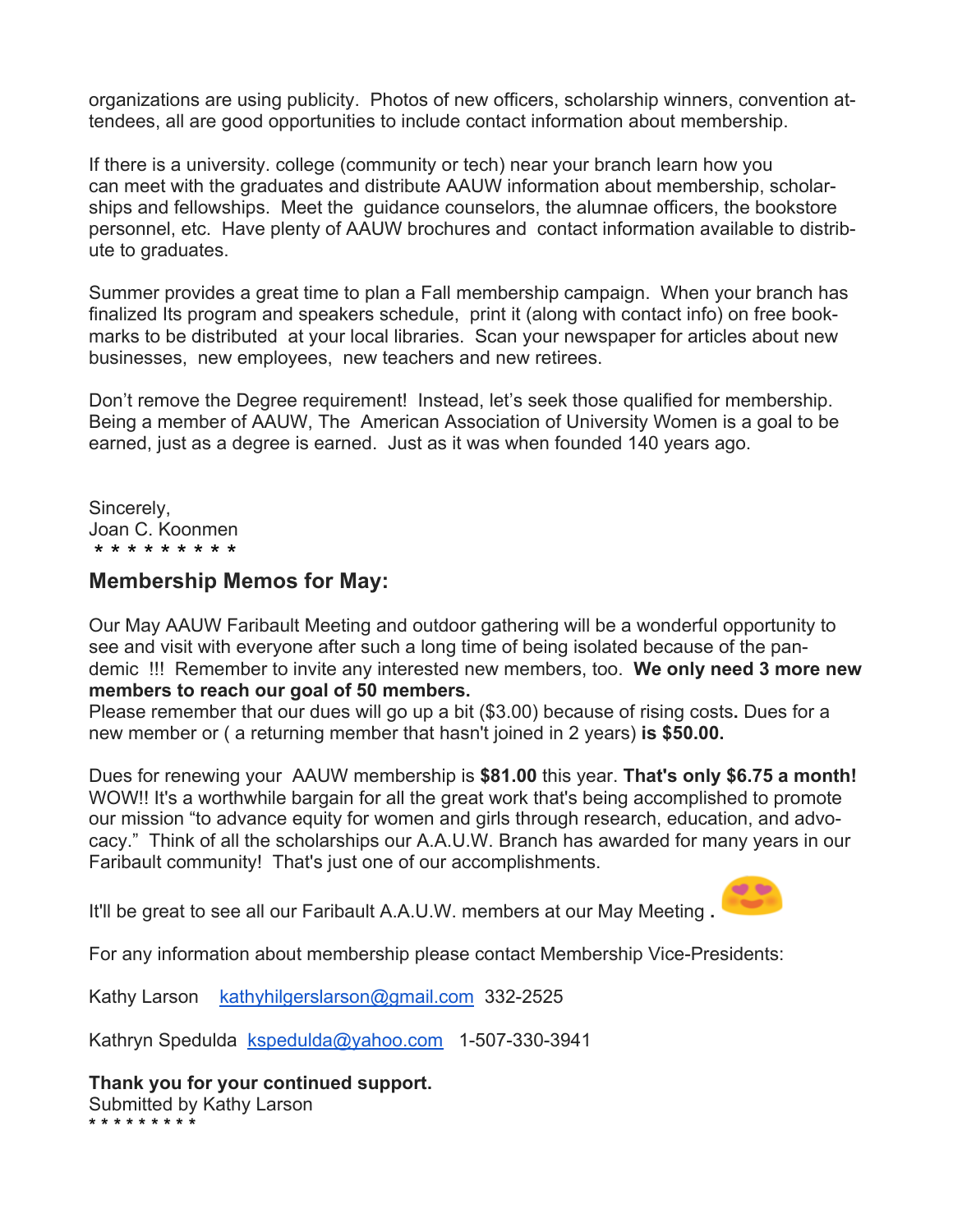# **Treasurer's Report**

Our spring meeting! May marks picnic month, membership month, and other good things. I, for one, am grateful that we made it through this whole year relatively unscathed: meetings have been held regularly, committees are functioning, book club is in fine shape.

And we have some money left: Savings, \$5363.18, and Checking \$132.01. We have two unpaid bills for scholarships totaling \$1,000, and a few miscellaneous charges, but we are in good shape. The big question, of course, remains our two funding projects. Stay tuned and see you at the picnic.

Julie Olson, Treasurer \* \* \* \* \* \* \* \* \* \*



## **BOOK CLUB NEWS**

Because April is National Poetry Month, the AAUW book club meeting focuses on sharing poems. The variety shared was inspiring as always.

*Arrowsmith* by Sinclair Lewis is May's book. At present there is a Sinclair Lewis exhibit at the Minnesota Historical Society which some of us hope to attend. We will meet Tuesday, May 18 at 2 pm.

Barb Dubbels

\* \* \* \* \* \* \* \* \* \*



## **Members Matter**

We hope you will take the time to go and see GROWS Pollinator Committee's photo exhibit, featuring area gardeners, at Buckham Center during the month of May. Several of our AAUW members have had a part in this

educational endeavor to help protect our native pollinators.

## **AAUW – Faribault Branch Meeting**

April 26, 2021

President Pauline Schreiber called the April AAUW Faribault Branch meeting to order at 2:04 p.m. on April 26, 2021 via ZOOM. Fifteen members attended.

### **Unfinished Business:**

• **SCC Named Scholarships:** One of our scholarship winners from 2020 did not use the scholarship so we have an additional \$750 scholarship that we can award this